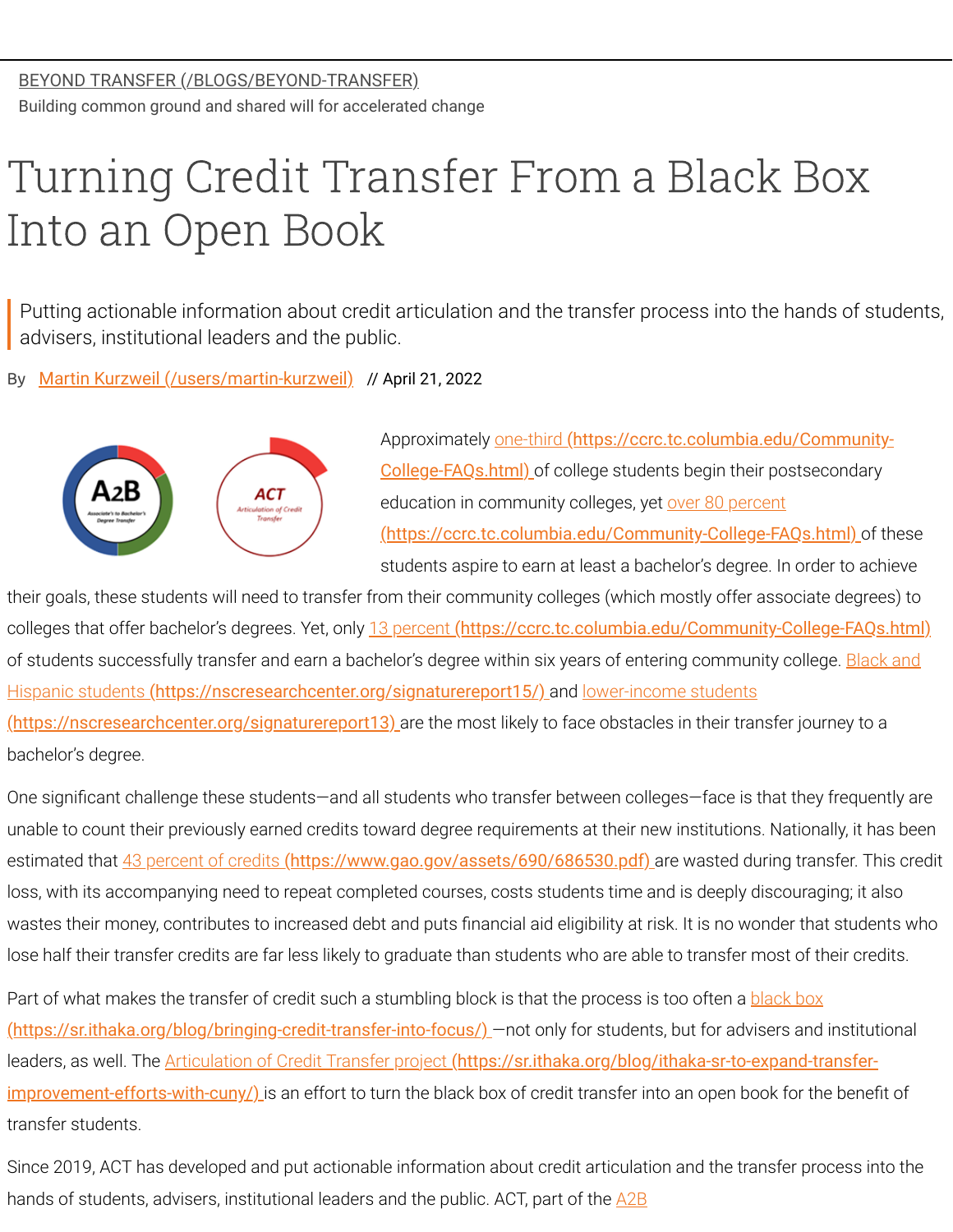[\(https://www.insidehighered.com/blogs/beyond-transfer/associate-bachelor%E2%80%99s-transfer-introduction\)](https://www.insidehighered.com/blogs/beyond-transfer/associate-bachelor%E2%80%99s-transfer-introduction) — Associate's to Bachelor's-group of projects, is a collaboration among the nonprofit research and consulting group *Ithaka* S+R (https://sr.ithaka.org/) and researchers, administrators and faculty at the City University of New York, with generous support from the Heckscher Foundation for Children [\(https://www.heckscherfoundation.org/\)](https://www.heckscherfoundation.org/) and the Carroll & Milton Petrie Foundation (https://www.petrie.org/)[. While many of the new resources ACT has created are usable by the who](https://www.petrie.org/)le CUNY community (and beyond), ACT has facilitated a community of practice among seven CUNY colleges, in four of New York City's five boroughs, to design and implement applications of these resources that help their transfer students. The [ACT college partners are Bronx Community College](http://www.brooklyn.cuny.edu/web/home.php) (https://www.bcc.cuny.edu/), Brooklyn College (http://www.brooklyn.cuny.edu/web/home.php), Guttman Community College (https://guttman.cuny.edu/), Hostos Community College (https://www.hostos.cuny.edu/) , Lehman College [\(https://www.lehman.cuny.edu/\)](https://www.lehman.cuny.edu/) , Queens College [\(https://www.qc.cuny.edu/Pages/home.aspx\)](https://www.qc.cuny.edu/Pages/home.aspx) and [Queensborough Community College](https://www.qcc.cuny.edu/) (https://www.qcc.cuny.edu/) .

Over the years, ACT has iteratively developed numerous work streams. While their specific purposes and details differ, they share a theme of unpacking the details and processes of credit transfer and reassembling them to make them accessible, clear and usable for students and those who support them.

Examples of ACT's developments include the following:

- The creation of **Transfer Explorer (https://explorer.cuny.edu**), also known as T-Rex, which for the first time makes transparent and accessible to the public the course equivalencies involved in transferring between any combination of CUNY colleges. Transfer Explorer has been accessed by over 40,000 unique users since its launch in May 2020.
- The real-time extraction from CUNY's degree-audit software of program requirements for every degree and certificate program offered at every CUNY college. The program requirement information has been used to create a new function within Transfer Explorer (in beta form) where users can easily see how any course taken at one CUNY college counts toward the program requirements for any program offered by any other CUNY college.
- The creation of a degree audit database (https://doi.org/10.18665/sr.316373), updated daily, tracking changes in how CUNY students' credits count toward their degree. Among other applications, we have equipped transfer advisers at partner CUNY colleges with a dashboard showing in real time when a students' course registration, major choice or other action results in some of their earned credits or currently registered courses not counting toward their academic program. Advisers at Lehman College and Brooklyn College have used this just-in-time information to intervene and help more than 600 transfer students count more of their transfer credits, and more of the credits of their new courses, toward their new degrees; these interventions allowed dozens of those students to maintain their course-registration eligibility for financial aid.
- The development and administration of a transfer intentions survey for community college students, which has allowed advisers at partner community colleges to begin working with more than 500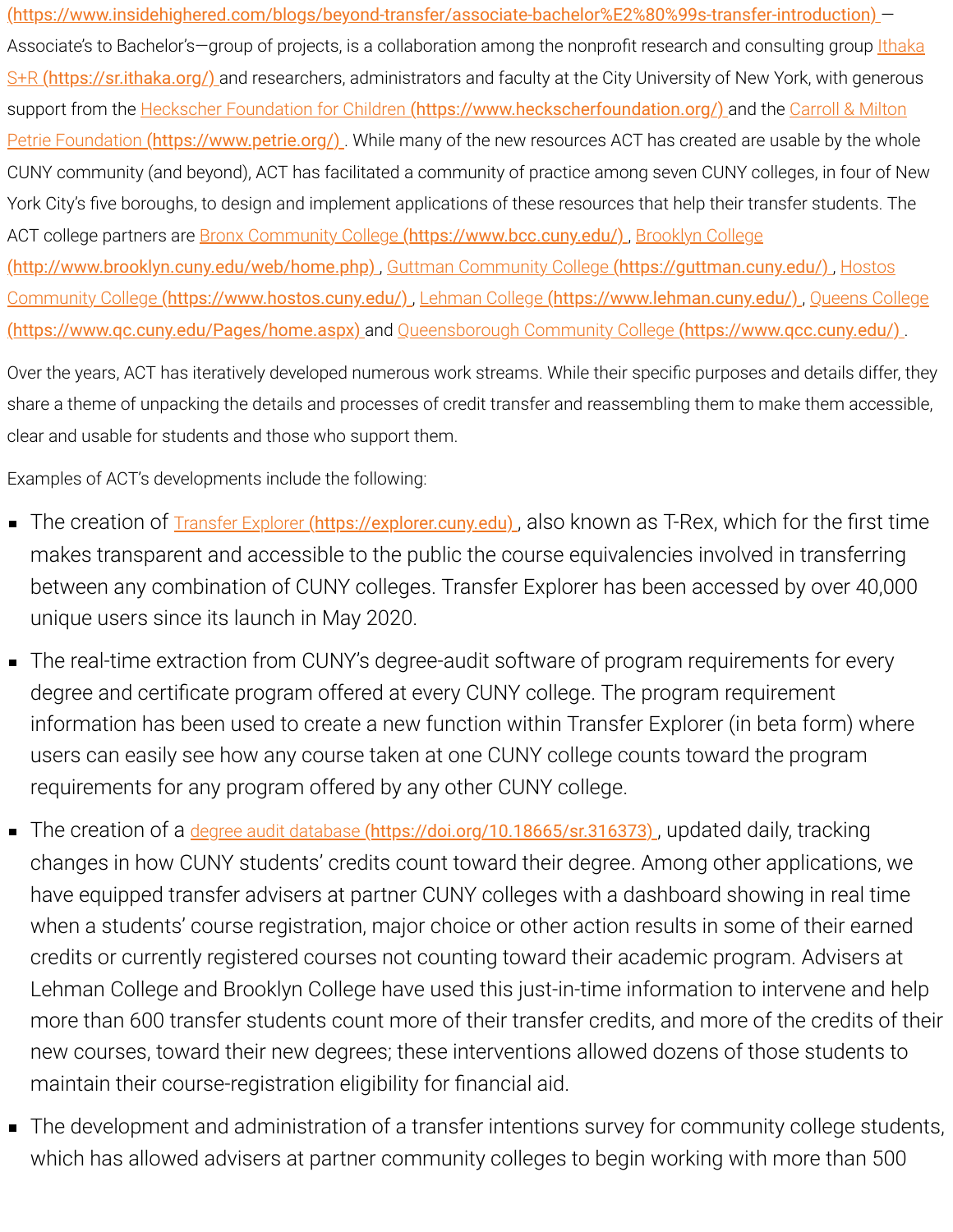students to map their potential transfer pathways from the very start of their community college enrollment.

The creation of a database, updated daily, logging the time between each step of the transfer process—from application to admission to transcript evaluation and beyond—for every student transferring into every CUNY college. Among other products, with this information, ACT has created tables comparing the median days between transfer student admission and first transcript evaluation for each CUNY undergraduate college and shared all that information with all CUNY institutional leaders.

All these efforts have combined to significantly improve the transfer experience and transfer outcomes for students at the partner CUNY colleges and beyond. As one concrete example, at the pair of colleges with which ACT has been working the longest—Hostos Community College and the baccalaureate Lehman College—the share of Hostos transfer students who were able to count all their transferred credits toward their Lehman degree increased from 58 percent in fall 2019 to 72 percent in fall 2021, a 24 percent improvement.

This is only the beginning of what the ACT team aims to accomplish. The next steps will include enhancing the tools, establishing them within a consolidated transfer hub and vastly scaling up their use—at first within CUNY and, hopefully, expanding to other systems and institutions beyond.

In future "Beyond Transfer" blog posts, ACT team members will dive deeper into the functionality and applications of Transfer Explorer and other aspects of the project. The ACT team welcomes inquiries from readers about the work—we are eager to share what we have learned, and to find ways to collaborate for the benefit of transfer students.

Martin Kurzweil is director of the educational transformation program at Ithaka S+R, a not-for-profit research and consulting group, and the principal investigator of ACT. Since launching the educational transformation program in 2015, Martin and his team have conducted mixed-methods research, designed and managed large-scale interventions, and advised higher education leaders, all in furtherance of a mission to improve equitable postsecondary access and success.

Read more by [Martin Kurzweil \(/users/martin-kurzweil\)](https://www.insidehighered.com/users/martin-kurzweil)